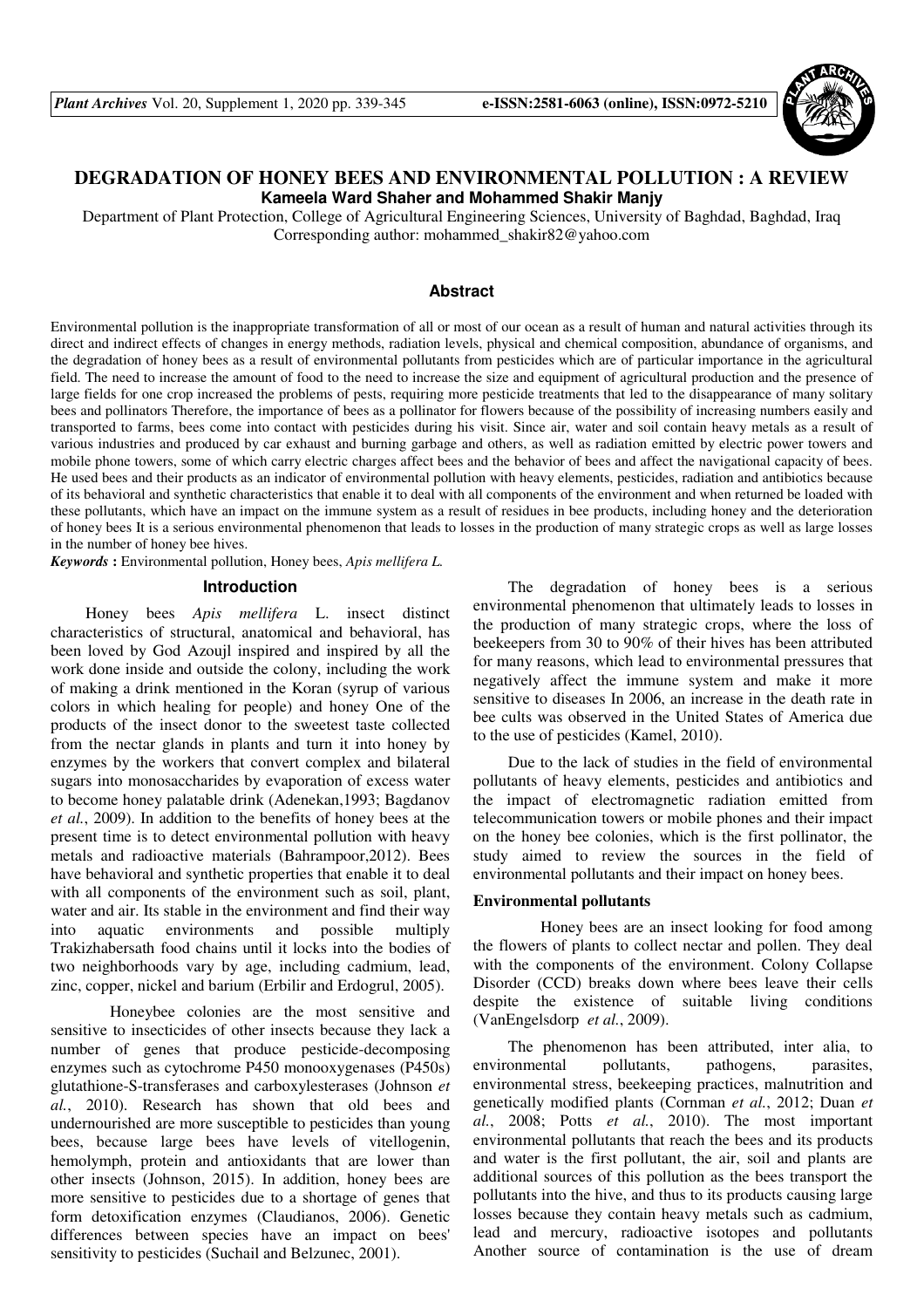pesticides and antibiotics such as tetracycline and various wax repellent chemicals (Sanchez-bayo and Goka, 2014).

# **Antibiotics**

 Antibiotics have been used since ancient times more than 250 years ago, and have also been used in medicine if traces of tetracycline are found in skeletal remains dating from 352-550 from the Roman era in Egypt (Nelson *et al.*, 2010). Antibiotics have been used in the field of honeybee control and agriculture since 1940,one of the first antibiotics was Sulphathiozole sodium, Streptomycin , nitrofurans and Tetracycline, used by beekeepers to treat European, American and brood rot, they are a preventive treatment in Argentina, Canada and the United States to prevent the spread of the disease (Alippi *et al.*, 2007).

Oxytetracycline (OTC) is the most commonly used in honey bees, due to the group of tetracyclines and the isolation of this antibiotic from *Streptomyces aureofaciens* in soil (Reeves, 2012). It is widely used to treat a range of diseases and promote growth in veterinary animals, as well as to treat bee diseases, which are infected with European and American brood rot (Johnson and Nimisha, 2010). It is also effective for positive, negative, aerobic, anaerobic, rickettsia and mycoplasma bacteria, inhibiting the synthesis of proteins by blocking the tRNA molecule that transports the essential amino acids to make proteins (Koesukwiwat *et al.*, 2010; Hills, 2010).

The presence of antibiotic residues was detected during 2000–2001 as streptomycin was found in 4 samples of honey in Belgium out of 248 samples and tetracycline 2 samples out of 72 samples (Reybroeck, 2003). A total of 34 honey samples from Asian countries were found, with 13 samples containing chloramphenyl residues at a concentration of 0.4- 6 mmg / kg (Ortelli *et al.*, 2004).

In India, in 2006, 14% of honey samples were contaminated with tetracycline, also In 2007-2008, 28% of honey samples contained tetracycline and chloramphenicol residues (Johnson and Nimisha, 2010). (Solomon *et al.*, 2006) Analyzed nectar and honey samples to measure antibiotic residues The results showed the presence of streptomycin at 4-7, 11-29 mmg/kg and ampicillin 17-34, 26-48 mmg/kg, respectively.

The use of antibiotics in Iraq was used antibiotic Tetracycline to treat the disease of European brood rot, by adding to the solution of diabetes at 1 g/l (Al-Naji and MohyAl-Din, 1986). (Al-Kinani, 2000) used the same antagonist with thyme extract to fight the European brood rot and found it to completely eliminate the disease. (Al-Hujaimi, 2002) Cinnamon extract and oxytetracycline were used to treat American brood rot. A study conducted by (Shaher and Taher, 2012) on the contamination of honey with heavy elements found that the total honey from some governorates of the central region of Iraq was contaminated with cadmium and lead. In another study on pollen contamination with heavy metals Cd, Pb, Cu, Ni, Zn and (Shaher *et al.*, 2014) found pollen samples collected from some governorates of the central region to be contaminated with these elements within the limits allowed internationally. (Shaher *et al.*, 2017) also found total honey contamination from some governorates in the Central Region Contamination Cd, Pb, Cu, Ni, Zn and the results were within the limits allowed internationally.

Al-ogaidi (2017) also found the presence of residues of the oxytetracycline antibiotic in pollen substitutes, where the Chinese pollen was found to have a concentration of 0.002 ppm and local dough 0.001 ppm.

In the study of (Al-ogaidi, 2017) on the effect of adding antibiotics of oxytetracycline to bee food and detection of residues in honey produced using HPLC device, collected 25 samples of honey newly sorted from different apiaries for some provinces of Iraq for the central region of Baghdad, Karbala, Diyala, Wasit and Babylon. The antibiotic was found in all samples except Wasit province and the highest percentage in Karbala province was 1.54%.

#### **Agricultural pesticides**

 The most toxic pesticides for honey bees were divided into 5 groups: organic phosphorus, methyl carbamate, pyrethroid and nicotinic pesticides, the latter being the most dangerous and toxic group of honeybee colonies (Laure *et al.*, 2011; Suchail *et al.*, 2001). This group was first introduced in the nineties and has become the most widely used pesticide in various countries (Jeschke *et al.*, 2011; Durkin and Casida, 2013). It was used in the beginning of this century due to its use with seeds and water solubility and use in small quantities, and as a result of melting it will be systemic and enter through the roots and move through the receptacles of the tissue to the leaves of the plant, which makes the plant protected against insects that feed on it. The protective system of this group of pesticides is very extensive, in 2011 in the United States of America on maize plant in the range of between 79 and 100% ha (Douglas and Tooker, 2015). Crops consume about 5% of the total treatment with these pesticides and the other is spread in the environment (Sur and Stork, 2003).

Reports in recent years in some European countries and America have shown the disappearance of some honeybee colonies, the losses of bees are partly due to pesticide exposure, as it was found that the rate of losses in Spain up to 80% of the hives has been attributed to pollen containing pesticide residues because it is the only source of protein consumed in different seasons 47.8% of stored pollen samples (Bernal *et al.*, 2010). Also found that the amount of residues in pollen was not correlated with the proportion of dead bees in the field (Chauzat *et al.*, 2009; Nguyen *et al.*, 2009).

Concerns about the impact of this group of pesticides on non-target organisms have increased due to the spread of dust from seed drilling machines resulting in poisonings in honeybee colonies in Alanya and Italy (Pistorius *et al.*, 2009; Bortolotti *et al.*, 2003). Residues of these pesticides were discovered in agricultural soils, pollen and nectar of crops treated with pesticides Neonicotinoids (Bonmatin *et al.*, 2005). A study by (Christian *et al.*, 2012) sampling honey and pollen stored in cells and several pathways of exposure to Neonicotinoids (including taking pesticide residues from nectar, pollen, or dust from uncultivated land tillage) showed that bees may be exposed to these compounds. And other agricultural pesticides in several ways throughout the search for food.

The European Food Safety Authority (EFSA), the regulatory body for agriculture and chemicals, carried out research to assess the risks to three of the most widely used pesticides, Clothianidin, Imidacloprid and Thiamethoxam in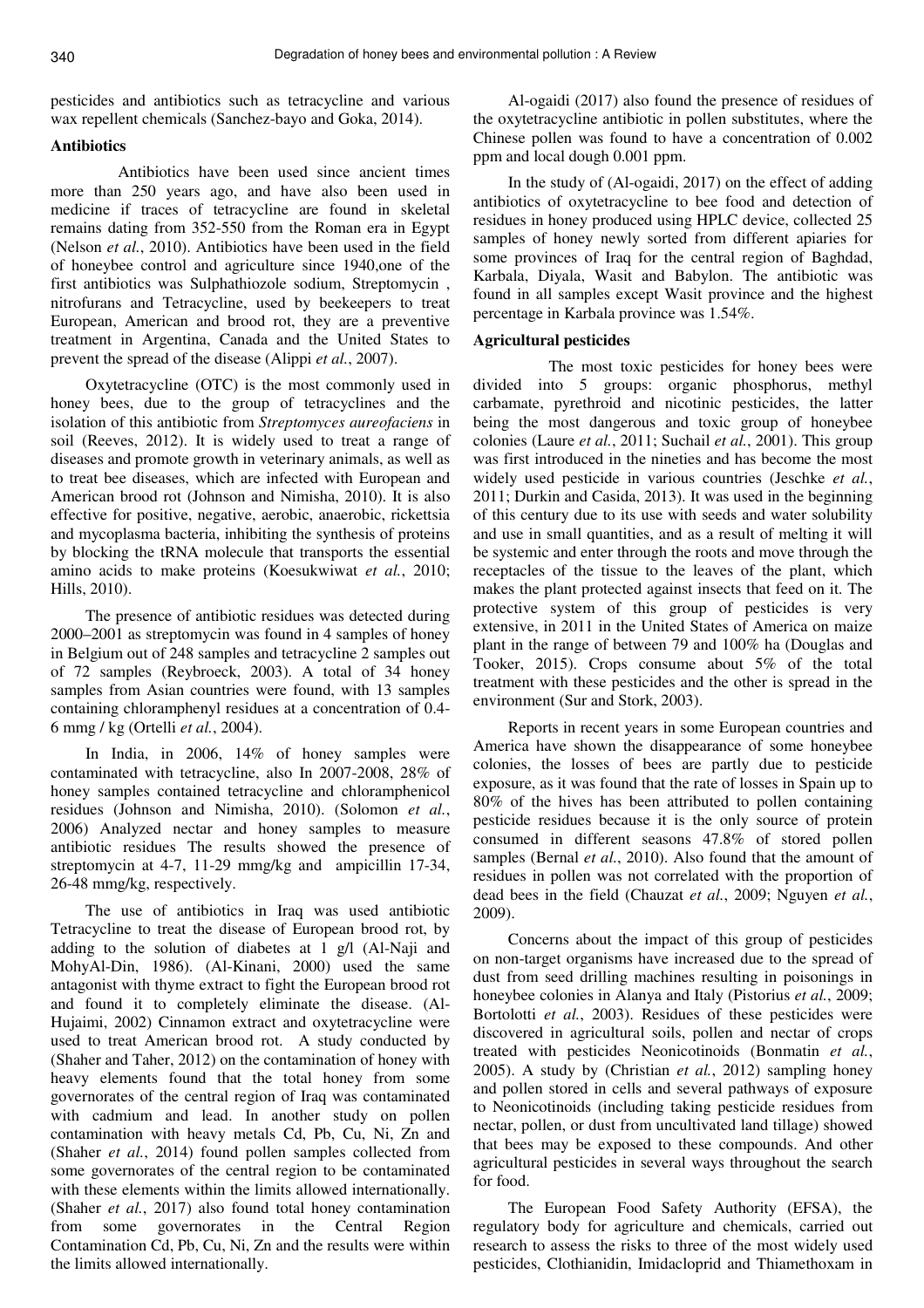terms of hazards and confusion for bees. The results obtained a temporary or voluntary suspension of the use of these pesticides for the treatment of crops, which was obtained the approval of the European Commission of the European Union at the end of 2013, and is continuing its research on the impact of these pesticides on honeybee colonies to reevaluate the suspension (EFSA, 2013 a, b, c).

The accumulation of pesticides in plants due to their continuous spraying with systemic pesticides, collected by honeybee workers and stored as a food source in the hive in the winter season and consumed by the same generation within the hive, is a cause of poisoning with a sub-lethal dose, which leads to a change in the behavior of the colony as a result of acute poisoning later, thus, bees do not continue to operate in the social system, and then a breakdown is observed in the honeybee colony collapse disorder (CCD), and this situation occurs in powerful colonies that are more active and collecting food sources of plants containing pesticides (Tomasz *et al.*, 2016).

In order to reduce honeybee poisoning, which causes unacceptable weakness in the honeybee class, prevention and control operations on crop products are restricted. A significant decrease was observed in cases of poisoning of bee colonies as a result of restricting pesticides in most European and North American countries, as it was found that cases of Poisoning detected in the UK was halved during 1994-2003 (Barnett *et al.*, 2007). In Germany, poisoning decreased due to the decrease in the number of samples sent for detection, which were from 400-67 in 1970-2004 (VanEngelsdorp and Meixner, 2010). But despite the significant decrease in cases of poisoning and the presence of residues in the honeybee sects, they still constitute a problem for many countries, whether they are individual problems or a general problem, as there has been an increase in the enamel in honey poisoning cases in recent years (Bischoff *et al.*, 2005). It was also found that the methods used in sampling, the time of sampling, or the limits of detection of pesticides analyzed, as well as devices used to detect residues, may be outdated and this would give incorrect results (Tomasz *et al.*, 2016). The monitoring of poisoned honeybees after registration gives real data on the effect of pesticides on bee poisoning, in addition that the concentrations of residues present in the dead bees are an indication of pesticide poisoning (Blacquire *et al.*, 2012).

Some researchers have concluded that nicotinic pesticides have no effect on honey bees through field trials, but statistical analysis was unable to distinguish lethal doses of the pesticide (Cresswell, 2011). However, after a period of exposure to the pesticide and its storage within the hive through food, it has resulted in high death rates (Pistorius *et al.*, 2009).

The United States is one of the first countries to rely on honey bees as pollinators for its various crops, but the number of hives decreased by 45% in the previous 60 years, from 1966-1970, as a result of restricting the use of organic chlorine, carbamate, organic phosphorus and pyrethroid. Without increasing it is not to spray pesticides during the flowering of crops, and in the years that followed increased losses in honey bee hives as a result of diseases that affect cells, namely Varroa and wax worm and a change in approach to protect economic crops from pests by introducing genetically engineered crops and The use of new

groups of pesticides, which are nucotine and phenyl pyrosil, which are characterized by being systemic.

#### **Effect of pesticides on bees and their products**

Exposure to lethal doses of nicotine pesticides has been found to weaken important behaviors in sperm and food search (Williamson and Wright, 2013), as well as their impact on gene expression in honey bee larvae (Gregorc *et al.*, 2012) and increase the level of disease Nosema (Pettis *et al.*, 2012). The highest proportion of residues is found in migratory colonies compared to existing ones, which is the main cause of hives migration as well as other factors of repeated varroa pesticide use resulting in pressure for colonies (Anderson and Trueman, 2000).

The use of Imidacloprid is permitted in Spain, despite widespread concerns and is widely used in the treatment of many crops and vegetables, losses in honeybee colonies in Spain are an individual problem and not a widespread problem(Alaux, 2010). The effect of neonicotinoids (imidacloprid) on 7073 adult individuals and 36 hives was studied by laboratory and field samples and the results were that imidacloprid had no lethal effect but reduced the performance of individuals by 6-20% (Cresswell, 2011). Persistent and chronic exposure to high levels of pesticide residues or acute and sub-lethal doses affects neurotoxicity leading to a decrease in the efficiency of honeybees.

#### **Residues of pesticides on honey bees and products**

A sub-lethal dose study of three types of insecticides Diazinon, Carbaryl and Resmethrin was given to two categories of workers (0 and 14) days old. In the search for food, followed by the medium toxicity Resmethrin and less toxic Diazinon, 14-day-old workers carbaryl less toxic followed by the medium toxic Diazinon and then highly toxic Resmethrin (MacKenzie *et al.*, 1989).

Marie *et al.* (2006) surveyed French apiaries to monitor vulnerability in apiaries, randomly distributing 5 colonies in 5 regions of France, studied for 3 years (beginning in autumn 2002), and visited 4 times a year (after winter and before Summer and during the summer and before winter) amounts of pollen were collected at each visit, chemical analyzes of the multiple pesticide residues in the pollen were then conducted to search for 36 pesticide residues, 19 of which were found in the samples. Pesticide contamination rates ranged from 0-50%, survival rates varied according to different pesticide types and there was no difference between the places where the samples were taken except for the fipronil residues.

Fawzy *et al.* (2014) detected pesticide residues in 46 honey samples from 18 apiaries located in 9 districts of Kafr El-Sheikh Governorate in Egypt. Samples were analyzed using QuEChERs and found that 55.6% of the collected samples were contaminated with pesticides, the obtained data were used to estimate the potential health risks associated with exposure to these pesticides, Acceptable Daylily Intake (ADI) was estimated to be significantly lower than the daily intake of pesticides, which showed that consumption of this quantity of honey is within the minimum toxicity risk level and studies indicate that regular pesticide residue programs in honey should be pursued at the national level for health protection.

Bargańska (2015) estimated the multiple residues of pesticides in honey and bee samples and collected samples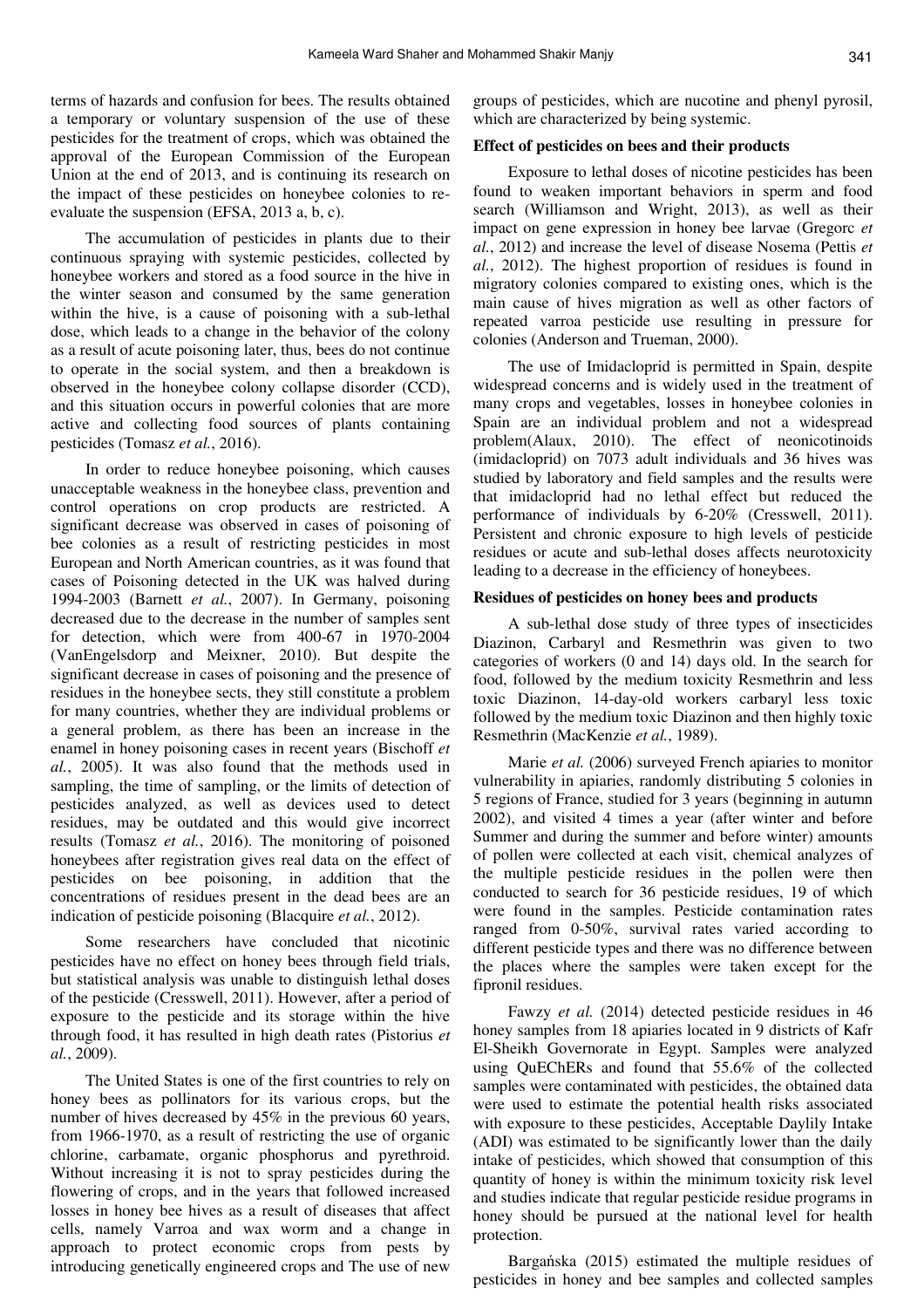from northern Poland. 34 and 30 pesticide residues were estimated, respectively, in honey and bee samples respectively. And 2.2-29 ng/g in bee samples were below the limit.

The United States is one of the first countries to use the nicotine pesticide group, mainly in fumigating sorghum and soya beans to protect them from various pests, especially in North America. In 2010, it was found that the total area under cultivation is more than 110 million hectares, PANNA-Pesticide Action Network of North America, 2012 (NASS-National Agriculture Statistics Service, 2010) and Clothianidin and Thiamethoxm are the most colony used pesticides used for corn and soybean seeds because they contain Clothianidin that impedes metabolism, these compounds are highly toxic to bees, as the dose of these pesticides needed to kill 50% of a group of adult honey bees after 24 hours was found to be 22-44 ng / bee when contacted, and about 3 ng / bee by mouth (Iwasa *et al.*, 2004). However, the applied rate of these pesticides for crops is 0.25-1.25 mg / seed, i.e. one seed contains the active substance to eliminate the entire range of bees (Tennekes *et al.*, 2013).

This group has been found in water ponds or water storage areas in areas where crops are irrigated and have been found to be fatal due to accumulation of frequent exposure, leading to bee poisoning and degradation of the hive as a result of its use (Olivier *et al.*, 2014). Bees as individuals or denominations are affected by either poisoning or other symptoms such as increased sensitivity to viral infections, reduced food consumption, reduced fertility, reduced pharyngeal glands size and reduced incidence (Whitehorn *et al.*, 2012). This group includes several types of insecticides Neonicotinoid most importantly Imidacloprid, Acetamiprid, Dinotefuran, Thiamethoxam and Clothianidin (Steve, 2018).

A study conducted by (Hamad, 2019) on the results of the residues of Imidacloprid and in honey reached the highest rate in the fourth week 3.07 mg/kg and vanishing in the fifth week, pollen highest rate in 48 hours was 2.59 mg/kg and vanishing in the fourth week, and the remaining In the bee body within 48 hours it was 1.06 mg/kg and its fading in the fifth week, Azoxystrobin had the highest rate of honey residue in the second week 5.18 mg/kg and fading in the fourth week, in pollen 3.72 mg/kg and fading in the third week, In the bees, the first week had the highest rate of 6 mg/kg and disappeared in the fourth week, The results also showed the effect of Imidocloprid on the pharyngeal glands as they were small and spaced at 9,14 days, while the effect on the stomach appeared after 12 hours of feeding.

## **Radioisotopes**

Radioactive isotopes are very important pollutants as they are found in bees and their products because of their serious health consequences for the consumer, radioactive isotope 40K was found in naturally occurring honey, and radioactive isotope Cs137 was found in honey produced in the areas of the Chernobyl nuclear power plant accident in 1986, In Ukraine, radioactive cesium was found in honey samples at a rate of 4430 Bq / kg during 1986-89, which is higher than that found in the rest of the country because of its proximity to the city of Chernobyl. On plants or their collection in soil in high proportions (Alexenitser and Bodnarchuk, 1999).

Other studies of honey in Croatia found that the concentration of cesium was between 1-21 BQ/kg, in Slovenia it was between 8 - 51 BQ/kg, and in Italy in 1986, the average concentration of Cs137 was about 30 - 360 BQ / kg honey, Radiation was found at a concentration of 1-5 Bq / kg in 1994-1996, and in 2000-2001 the rate of radioactivity was about 2 Bq/kg. (Barisic *et al.*, 2002). The remaining bee products were in Italy at a concentration of 1000-2500 Bq/kg in pollen in 1986, Pollen and propolis are better indicators for measuring radiation from honey because they are directly exposed to it (Alexenitser and Bodnarchuk, 1999; Porrin *et al.*, 2002). In Croatia in 1990 it was found that the proportion of radiation in honey is about 1 - 15.9 Bq / kg, while in pollen between 20.1-32.3 Bq/kg (Barisic *et al.*, 1992).

#### **Poor feeding**

Bees are naturally looking for different types of flowers, including pollen and nectar and the quantities needed for his food and brood food, and when this food becomes limited and insufficient, it leads to a lack of nutrition, and this happens a lot in the inexperienced beekeepers who raise their hives near residential areas limited plant diversity and few Quantum, this causes a weakening of the bee immune system (Oldroyd, 2007; Cornman, 2012).

# **Electromagnetic radiation**

Like other organisms, bees are exposed to the electromagnetic effects of electric power towers and cell phone towers, some of which carry electric charges that affect organisms, since these bodies carry self-charged electrical charges, they will be negatively or positively affected by the emitted waves and thus will affect the behavior of the honeybee colonies, this effect will put pressure on the specific genes of this behavior, over time, and these changes may lead to the emergence of CCD, although this hypothesis requires accurate scientific and genetic evidence (Kimmel *et al.*, 2007). Navigational for bees, birds and butterflies where the sun is used as a compass for navigation and bees can be discharged to gum food in cloudy days because it depends on ultraviolet radiation, the presence of electromagnetic rays affect this activity. (El-halabi *et al.*, 2013) indicated that mobile phones affect the honeybee's lifestyle. It was found that by placing the phones inside the hives for a month and used for 50 minutes a day, 80% of the bees were lost and eggs did not turn into larvae (Sharmal and Kumer, 2010). Mobile phones have an impact on the decrease in brood and honey as a result of the decrease in the number of bees and the lack of eggs set by the queen. A master study was conducted at the Faculty of Agriculture / University of Baghdad on the impact of communications towers on the activity of honeybee colonies where it had an impact on the area of brood, honey and pollen and the speed of building the wax foundation internally and on his surfaces and the whole bee pollen, nectar or water. On the activity of the queen in laying eggs where the average area of eggs set by the queen in the treatment at a distance of 500 m from the communications tower 292. 75 ing<sup>2</sup> The currency below the tower amounted to  $151.33 \text{ Ing}^2$  the first treatment, the closed brood was 437.43 in. The under-tower treatment was 222.38 ing<sup>2</sup> . (Al-Naimi, 2019) found the effect of telecommunication towers on the queen's egg-laying activity as the average egg area placed by the queen in the treatment at a distance of 500 m from the telecommunication tower 292. The first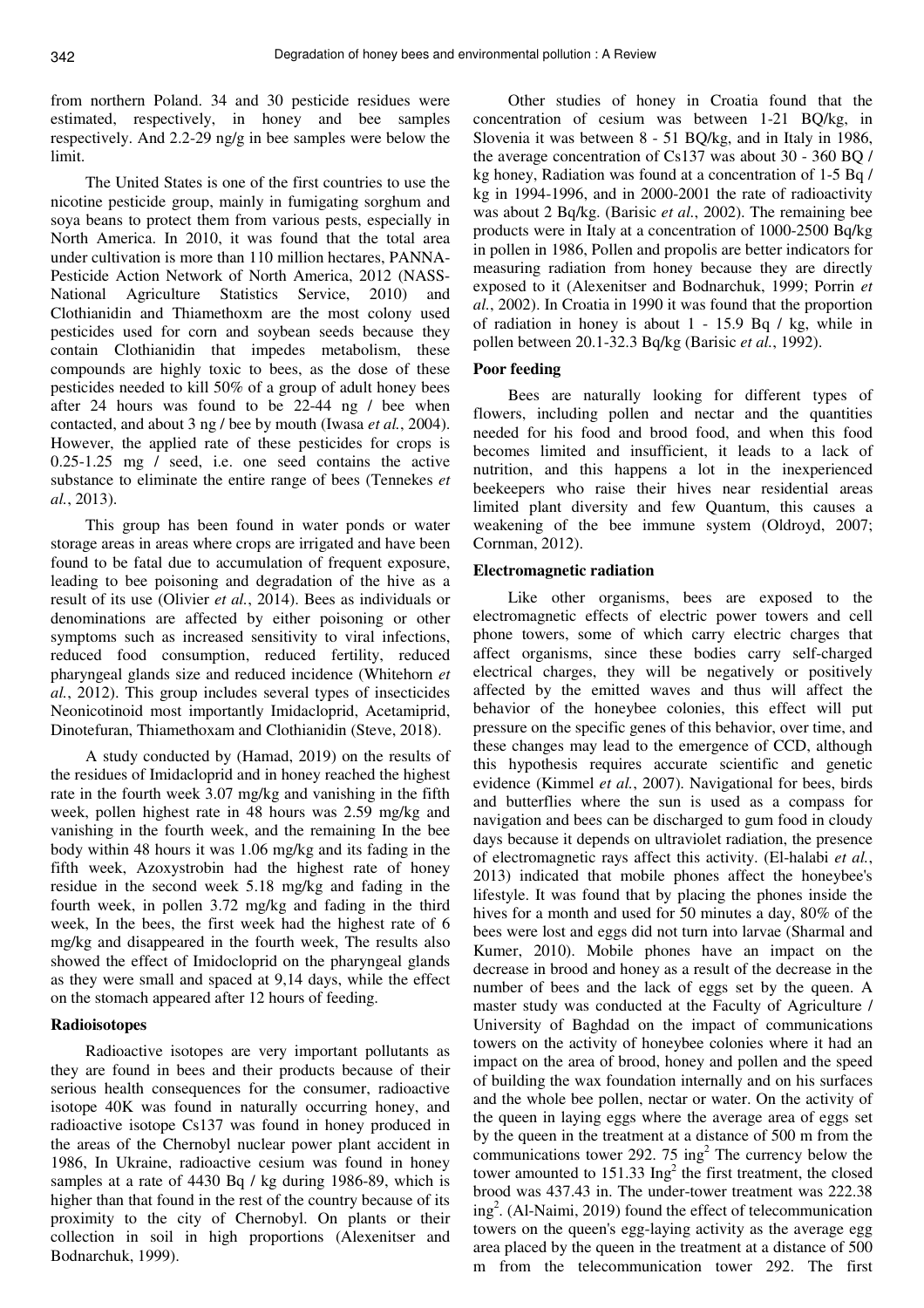transaction amounted to 437.43 inches and the treatment under the tower was 222.38 inches.

#### **References**

- Adenekan, W.J.W. (1993). Honey(into hive and honeybee) Dadant and sons. Pub., 869-927.
- Anderson, D.L. and Trueman, J.W.H. (2000). *Varroa jacobsoni* (Acari: Varroidae) is more than one species. Exp*.* Appl. Acarol, 24: 165-189.
- Alaux, C.; Brunet, J.L.; Dussaubat, F.C.; Mondet, S.; Tchamitchan, M.; Cousin, J.; Brillard, A.; Baldy, L.; Belzunces, P. and Conte, Y.L. (2010). Interactions between *Nosema* microspores and a neonicotenoid weaken honeybees (*Apis mellifera*). Environ. Microbiol, 12: 774-782.
- Alexenitser, M.L. and Bodnarchuk, L.I. (1999). Beekeeping products as bioindicators of radioactive contamination in a certain zone, Apiacta, 34: 93–96.
- Al-Hujaimi, K.W.S. (2002). Environmental Study of American brood rotting disease on honeybees and its control using plant extracts and the method of industrial expulsion. Master Thesis . College. Agriculture .University of Baghdad,74pp.
- Alippi, A.M.; Lopez, A.C.; Reynaldi, F.J.; Grrasso, D.H. and Aguilar, O.M. (2007). Evidence for plasmid mediated tetracycline resistance in *Paenibacillus larvae*, the causal agent of American Foulbrood (AFB) disease in honey bees. J. Veter. Microbiol, 125(3) : 290-303.
- Al-Kinani, M.A.M. (2000). Study of European brood rot disease on honeybees and its control using plant extracts. PhD thesis. College of Agriculture. Baghdad University 96 pp.
- Al-Naimi, A.F. (2019). Effect of communication on the performance and behavior of honeybee *Apis mellifera*  (Hymenoptera: Apidae) on Baghdad-Iraq. Univ. of Al-Jazzira.Sodan, 107.
- Al-Naji, L.K. and MohyAl-Din, M.O. (1986). Diagnosis of European brood rot disease in honeybees in the Iraqi country. Iraqi Journal of Agricultural Sciences (Zanco), 150-139.
- Al-ogaidi, M.M.H.K. (2017). Addition the Antibiotic, Oxytetracycline, to the Sugar Solution for Honeybee Feeding and the Detection of its Residue in the Product Honey. Msc.thesis, College of Agricultural Enngineering Sciences, 66.
- Bagdanov, S.; Anton, I.; Jean, D.; Peter, K. and Verena, F. (2009). The contaminants of bee colony,Swiss Bee Research centre, 37: 1-15.
- Bahrampoor, T. (2012). Concentration of some heavy metals(Cu, Zn, Fe, Mn, Cd, Ni)in arable lands of mogha. Int. J. Food. Agri. Sci., 2(3): 146-152.
- Barganska, Z.; Slebioda, M. and Namiesnik, J. (2015). Development of a Gas Chromatography - Tandem Mass Spectrometry Procedure for Determination of Pesticide Residues in Honey and Honeybee Samples. J Chromatograph Separate Technique. Special, 5: 1-12.
- Barnett, E.A.; Charlton, A.J. and Fletcher, M.R. (2007). Incidents of bee poisoning with pesticides in the United Kingdom, 1994-2003. Pest Management Science, 63(11):1051-1057.
- Barisic, D.; Bromenshenk, J.J.; Keziæ, N. and Vertaènik, A. (2002). The role of honey bees in environmental monitoring in Croatia, in: Devillers J., Pham-Delègue M.H. (Eds.), Honey bees: Estimating the environmental

impact of chemicals, Taylor & Francis, London and New York, :160–185.

- Bernal, J.; Garrido, B.E.; DelNozal, M.J.; González, P.A.V.; Martín, H.R. and Diego, J.C. (2010). Overview of pesticide residues in stored pollen and their potential effect on bee colony (*Apis mellifera*) losses in Spain. J Econ Entomol. 103: 1964–1971.
- Blacquiere, T.; Smagghe, G.; van, G. and Mommaerts, V. (2012). Neonicotinoids in bees: a review on concentrations, side-effects and risk assessment. Ecotoxicology, 21: 973-992.
- Bischoff, I.; Eckelt, E. and Kuhlmann, M. (2005). On the biology of the ivy-bee *Colletes hederae* Scmidt & Westrich, 193 (Hymenoptera: Apidae). Bonn. Zool. Beitr, 53, 27–35
- Bonmatin, J.M.; Moineau, I.; Charvet, R.; Colin, M.E.; Fleche, C. and Bengsch, E.R. (2005). Behaviour Of Imidacloprid in Fields. Toxicity for Honey Bees. Environmental Chemistry: Green Chemistry and Pollutants in Ecosystems; Springer. Verlag Berlin Heidelberg, 483-494.
- Bonmatin, J.M.; Marchand, P.A.; Cotte, J.F.; Aajoud, A.; Casabianca, H.; Goutailler, G. and Courtiade, M. (2007). Bees and systemic insecticides (imidacloprid, fipronil) in pollen: subnano-quantification by HPLC/MS/MS and GC/MS. In: Del Re AAM, Capri E, Fragoulis, Trevisan M (eds) Environmental fate and ecological effects of pesticide. La GoliardicaPavese, Pavia, (It), 827–824 pp.
- Bortolotti, L.; Montanari, R.; Marcelino, J.; Medrzycki, P.; Maini, S. and Porrini, C. (2003). Effects of sub-lethal imidacloprid doses on the homing rate and foraging activity of honey bees. Bulletin of Insectology, 56(1): 63-67.
- Chauzat, M.P.; Carpentier, P.C.; Martel, A.; Bougeard, S.; Cougoule, N. and Porta, P. (2009). Influence of pesticide residues on honey bee (Hymenoptera:Apidae) colony health in France. Environ Entomol, 38: 514– 523.
- Christian, H.; Krupke, G.J.; Hunt, B.D.; Eitzer, G.A. and Krispn, G. (2012). Multiple Routes of Pesticide Exposure for Honeybees Living Near Agricultural Fields. plos one :  $1 - 7$ .
- Claudianos, C.; Ranson, H.; Johnson, R.M.; Biswas, S.; Schuler, M.A.; Barenbaum, M.R. and Oakeshott, J.G. (2006). A deficit of detoxification enzymes: pesticide sensitivity and environmental response in the honeybee. Insect Molecular Biology, 15(5): 615- 636.
- Cresswell, J.E. (2011). A meta-analysis of experiments testing the effects of a neonicotinoid insecticide (imidacloprid) on honey bees. Ecotoxicology, 20: 149– 157.
- Cornman, R.S.; Tarpy, D.R.; Chen, Y.; Jeffreys, L.; Lopez, D.; Pettis, J.S.; van Engelsdorp, D. and Evans, J.D. (2012). Pathogen webs in collapsing honey bee colonies. Plos One, 7(8) : 1-15.
- Douglas, M.R. and Tooker, J.F. (2015). Large-Scale Deployment of Seed Treatments Has Driven Rapid Increase in Use of Neonicotinoid Insecticides and Preemptive Pest Management in U.S. Field Crops. Environmental Science & Technology, 6(2): 13-25.
- Duan, J.J.; Marvier, M.; Huesing, J.; Dively, G. and Huang, Z.Y. (2008). A Meta-Analysis of Effects of Bt Crops on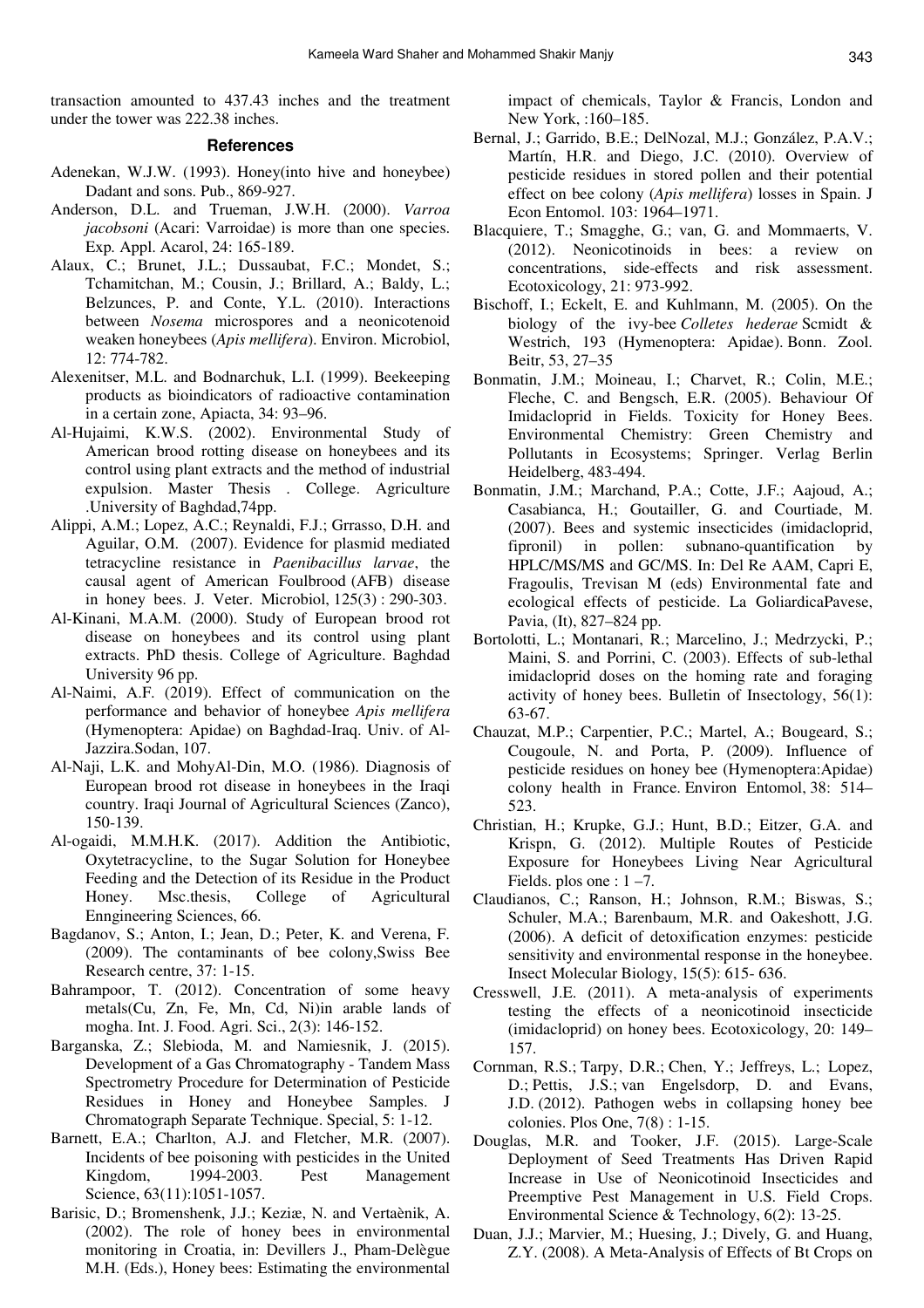Honey Bees(Hymenoptera: Apidae). PLoS ONE,3(1):1- 6.

- Durkin, A.K. and Casida, J. (2013). Neuroactive Insecticides: argets, Selectivity, Resistance, and Secondary Effects. Annual Review of Entomology, 58(1): 99-117.
- Erbilir, F. and Erdogrul, O. (2005). Determination of Heavy Metals in Honey in Kahramanmaraş City, Turkey. Environmental Monitoring and Assessment, 109: 181- 187.
- EFSA (European Food Safety Authority). (2013a). Conclusion on the peer review of the pesticide risk assessment for bees for the active substance imidacloprid. EFSA Journal 11(1): 3068 [55 pp.]
- EFSA (European Food Safety Authority). (2013b). Scientific Opinion on the developmental neurotoxicity potential of acetamiprid and imidacloprid. EFSA Journal 11(12): 347q [55]
- EFSA (European Food Safety Authority). (2013c). Scientific services to support EFSA systematic reviews: Lot 5 Systematic literature review on the neonicotinoids (namely active substances clothianidin, thiamethoxam and imidacloprid) and the risks to bees. EFSA supporting publication 2015:EN-756. Available at: http:// www.efsa. europa.eu/en/supporting/doc/756e.pdf. [PrRv-SK]
- El-Halabi, N.; Achkar, R. and Abou, H.G. (2013). The effect of cell phone radiations on the life cycle of honeybees. IEEE Eurocon: 529-535.
- Fawzy, E.; Sanaa, E. and Nour, E.Z. (2014). Determining pesticide Residues in hony and their potential risk to consumers. Pol. J. Environ stud, 23(5):1573-1580.
- Gregorc, A.; Evans, J.D.; Scharf, M. and Ellis, J.D. (2012). Gene expression in honey bee (Apis mellifera) larvae exposed to pesticides and Varroa mites (*Varroa destructor*). J .Insect Physiol, 58: 1042–9.
- Hamad, S.T.H. (2019). Effect of Imidacloprid and Azoxystrobin on the Activity of Honeybee Colonies and Estimation of their Residues by HPLC Technique. PhD thesis. College of Agricultural Eneerging Sciences. University of Baghdad. Iraq, 169pp.
- Hills, T. (2010). Antibacterial chemotherapy. In LymnJ, Bowskill D, Bath-Hextall F, Knaggs R (Eds) The New Prescriber : An Integrated Approach to Medical and Non-Medical Prescribing. John Wiley & Sons. Chichester: 444-460.
- Iwasa, T.; Motoyama, N.; Ambrose, J.T. and Roem, R.M. (2004). Mechanism for the differential toxicity of neonicotinoid insecticides in the honey bee, Apis mellifera. Crop Prot, 23: 371–378.
- Jeschke, P.; Nauen, R.; Schindler, M. and Elbert, A. (2011). Overview of the Status and Global Strategy for Neonicotinoids. J. Agric. Food Chem, 59(7): 2897– 2908.
- Johnson, R.M.; Ellis, M.D.; Mullin, C.A. and Frazier, M. (2010). Pesticides and honey bee toxicity – USA, Apidologie, 41: 312–331.
- Johnson, R.M. (2015). Honey Bee Toxicology. Annual Review of Entomology, 60: 418-434.
- Johnson, S. and Nimisha, J. (2010). Antibiotic Residues in honey .India, New Delhi, 48p.
- Kamel, A. (2010). Refines Methodology for the determination of neoicotinoid pesticides and their metabolites in hony bees and bee products by liquid chromatography-Tandem Mass Spectrometry (LC-

MS/MS). Journal of Agricultural and food chemistry, 58(10): 5926–5931.

- Kimmel, S.; Kuhn, J.; Harst, W. and Stever, H. (2007). Effect of electromagnetic exposition on the behaviour of the honey bees (*Apis mellifera*). Acta Systemica-IAAS International Journal, 1-6.
- Koesukwiwat, U.; Lehotay, S.J.; Mastovska, K.; Dorweiler, K.J. and Leepipatpiboon, N. (2010). Extension of the QuEChERS Method for Pesticide Residues in Cereals to Flaxseeds, Peanuts, and Doughs. Journal of Agricultural and Food Chemistry, 58: 5950 5958.
- Kremen, C. and Miles, A. (2012). Ecosystem services in biologically diversified versus conventional farming systems: Benefits, externalities, and trade-offs. Ecol Soc, 17: 58-62.
- Laure, W.; Audrey, B.; Barbara, G.; Cedric, F.; Sophie, A.; Olivier, L.; Hervé, P. and Carine, A. (2011). Multiresidue analysis of 80 environmental contaminants in honeys, honeybees and pollens by one extraction procedure followed by liquid and gas chromatography coupled with mass spectrometric detection. Journal of Chromatography, 1218: 5743– 5756.
- Mackenzie, K.E. and Winston, M.L. (1989). The effects of sublethal exposure to diazinoncarbaryl and resmethrin on longevity and foraging. Apidology, 20: 29-40.
- Marie, P.C.; Jean, P.F.; Anne, C.M.; Julie, L.; Nicolas, C. and Michel, A. (2006). A Survey of Pesticide Residues in Pollen Loads Collected by Honey Bees in France. Journal of Economic Entomology, 99(2): 253-262.
- National Agriculture Statistics Service (NASS). (2010). United States Department of Agriculture (USDA) online database: Field crops production.
- Nelson, M.L.; Dinardo, A.; Hochberg, J. and Armelagos, G.J. (2010). Brief communication: mass spectroscopic characterization of tetracycline in the skeletal remains of an ancient population from Sudanese Nubia 350– 550 CE. Am. J. Phys. Anthropol, 143: 151– 15410.
- Nguyen, B.K.; Saegerman, C.; Pirad, J.; Mignon, J.; Widart, B.; Thirionet, F.J.; Verheggen, D.; Berkvens, E.P. and Haubruge, E. (2009). Does imidacloprid seed-treated maize have an impact on honey bee mortality. J. Econ. Entomol, 102: 616-623.
- Oldroyd, B.P. (2007). What's killing American honey bees? PLoS Biol 5(6): 1195-1199.
- Olivier, S.R.; Genevieve, L.M. and Valerie, F. (2014). Neonicotinoid-Contaminated Puddles of Water Represent a Risk of Intoxication for Honey Bees. Plos one, 9(12): e108443.
- Ortelli, D.; Edder, P. and Corvi, C. (2004). Analysis of chloramphenicol residues in honey by liquid chromatography tandem mass spectrometry, Chromatographia, 59(1): 61–64.
- Pettis, J.S.; van, D.; Johnson, J. and Dively, G. (2012). Pesticide exposure in honey bees results in increased levels of the gut pathogen Nosema. Naturwissenschaften, 99: 153–8.
- Pistorius, J.; Bischoff, G.; Heimbach, U. and Stähler, M. (2009). Bee poisoning incidents in Germany in spring 2008 caused by abrasion of active substance from treated seeds during sowing of maize. Julius-KühnArchiv, 423: 118-126.